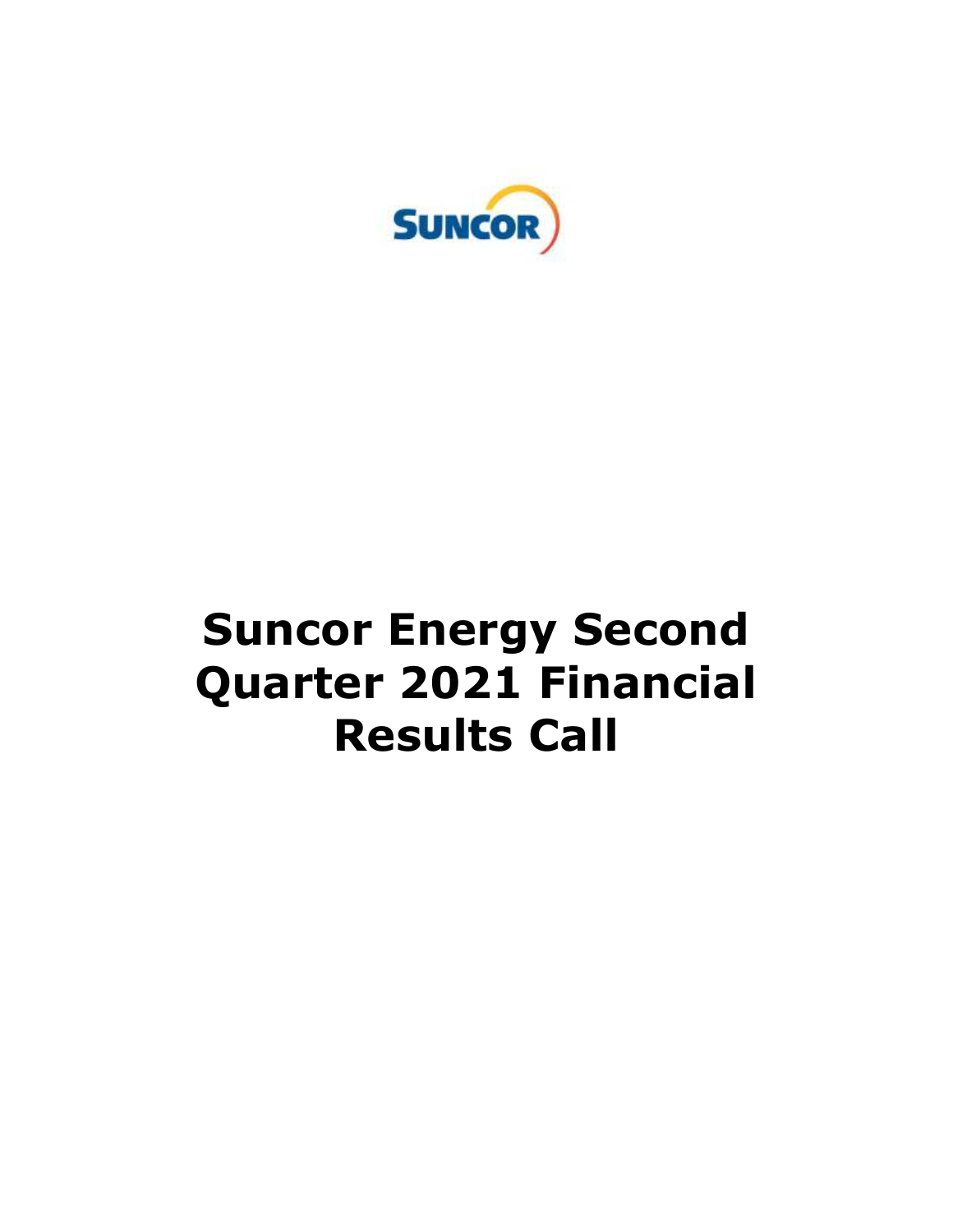**Operator:** Good day and thank you for standing by. Welcome to the Suncor Energy Second Quarter Earnings Call. At this time all participants are in a listen-only mode. After the speakers' presentation, there will be a question and answer session. (Operator Instructions). I would now like to hand the conference over to your speaker today, Mr. Trevor Bell, Vice President of Investor Relations. Please go ahead.

#### **Introduction**

#### Trevor Bell

#### *Vice President of Investor Relations, Suncor Energy Inc.*

 Thank you, operator, and good morning. Welcome to Suncor's second quarter earnings call. With me this morning are Mark Little, president and chief executive officer; and Alister Cowan, chief financial officer. Please note that today's comments contain forward-looking information. The actual results may differ materially from the expected results due to various risk factors and assumptions that are described in our second quarter earnings release as well as our current Annual Information Form. Both of these are available on SEDAR, EDGAR and our website, [suncor.com](https://suncor.com).

 Certain financial measures referred to in these comments are not prescribed by Canadian GAAP. For a description of these financial measures, please see our second quarter earnings release. Following formal remarks, we'll open up the call to questions.

Now, I'll hand it over to Mark for his comments.

### **Opening Remarks**

## Mark Little  *President & Chief Executive Officer, Suncor Energy Inc.*

Great, well thanks Trevor and good morning and thank you everybody for joining us.

 In late May, we held our Investor Day. And at that event, we detailed our five-year plan which focuses on value capture of our integrated business model. Building on the growth phase from 2015 to 2019, this optimization phase is governed by extracting increasing value from our business through enhancing margins, lowering our cost structure, providing increased shareholder returns, and fortifying the balance sheet with significant deleveraging. In comparison to the growth phase, we will lower our economic capital by 40% and add new revenue streams at mid-teens returns.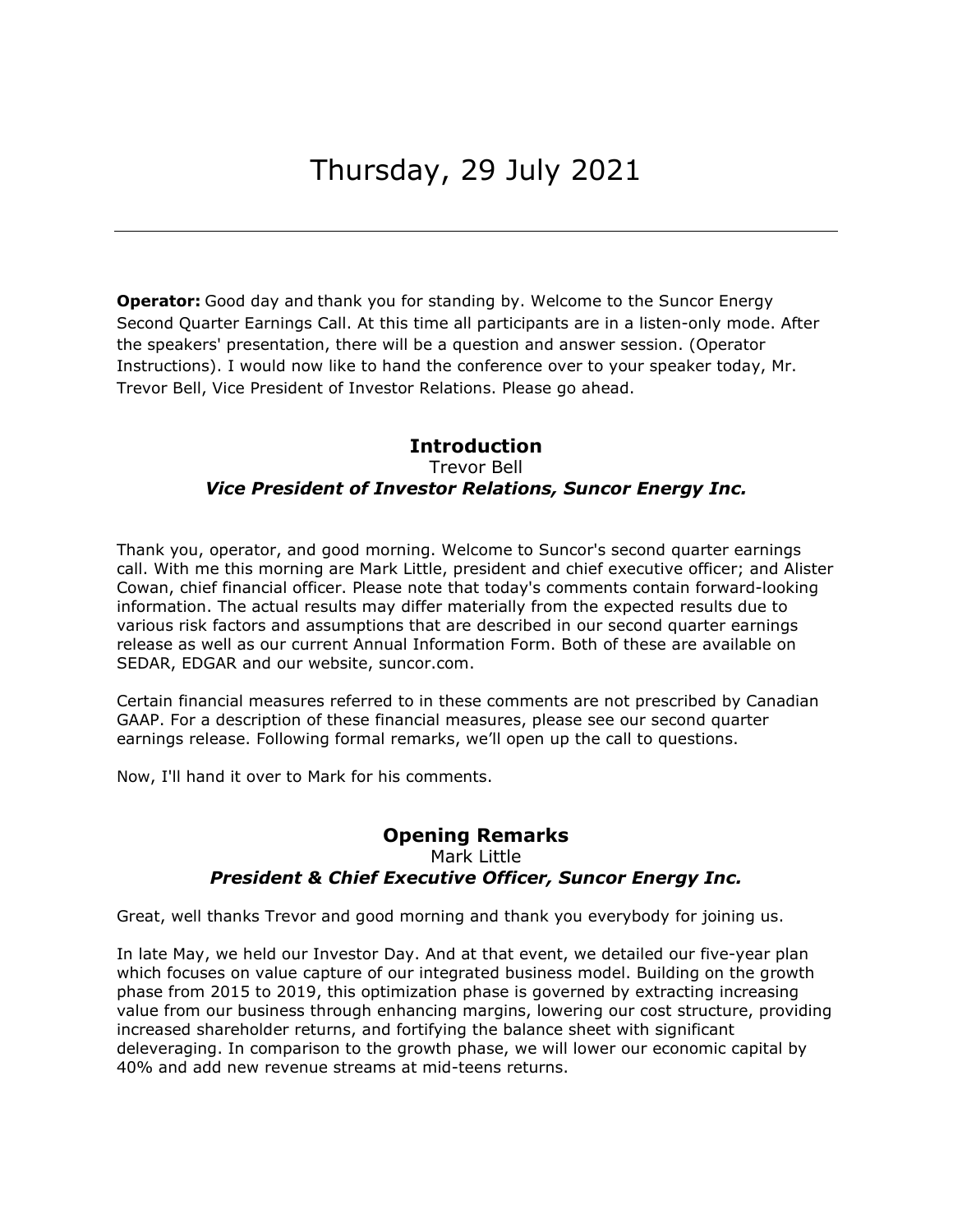The optimization phase is expected to deliver significantly higher shareholder returns, including a 25% dividend CAGR through 2025 and continued stock buybacks. At the same time, we'll maintain a \$35 US WTI breakeven and retire debt, strengthening the long-term financial health of the company.

 Foundational to this performance is our steadfast focus on operational excellence. By increasing the productivity and efficiency of our operations, optimizing the value of each barrel, and thereby increasing free funds flow, we will grow cash returns to shareholders and fortify our financial position.

 The second quarter results delivered our focused objectives namely - operational excellence, lower costs and increased shareholder returns.

I'm going to go into each area in a bit more detail.

 Our focus on operational excellence continues to result in strong operating performance. Our operating performance from November to June of 2021 marks the best months of production from our Oil Sands Operations asset in our company's history – that's the best eight months of production in 50 plus years! Base Plant utilization was 98% over this period. And we had yet another quarterly record at In Situ with 253,000 barrels per day.

 We also completed significant turnarounds at all of our refineries, as well as at Syncrude and Buzzard – and at the same time, generated funds flow from operations of \$2.4 billion. Approximately 40% or \$1 billion of these funds was returned to shareholders in the forms of dividends and buybacks. Since we began the buyback program in early February through to the end of July, we have bought back over 42 million shares for \$1.2 billion – representing approximately 3% of the outstanding shares.

Turning now to operating performance.

 Oil Sands Operations production of 460,000 barrels per day was approximately 10,000 barrels per day higher than the first quarter, reflecting strong and reliable operations. From a utilization perspective, Base Plant operated at an average utilization of 96% in Q2, continuing a strong trend.

 Meanwhile, the operating performance at In Situ from November 2020 to June 2021 averaged 250,000 barrels per day, making it the highest daily production period in nearly 20-year history for Firebag and MacKay. Executing the nameplate capacity increase at Firebag last October contributed to this record production.

 In terms of costs, second quarter cash operating costs at Oil Sands Operations were \$23.85 per barrel. Looking at the last eight months, Oil Sands Operations averaged \$23.50 in cash operating costs per barrel. We've achieved these type of unit costs before, but what makes our 2021 performance stand out is that we've fully absorbed over a 100% increase in natural gas price versus the previous periods with similar unit cost results. That's approximately \$1 a barrel increase being absorbed by reducing costs elsewhere.

 Syncrude production of 110,000 barrels per day includes the impact of significant turnaround at their largest coker. All planned scope, including some planned for this fall was completed within budget. All three cokers are online, and operations are fully lined out for a solid second half of the year. While we went through this in detail at Investor Day, it's important to recall that this asset's operating performance has steadily improved and we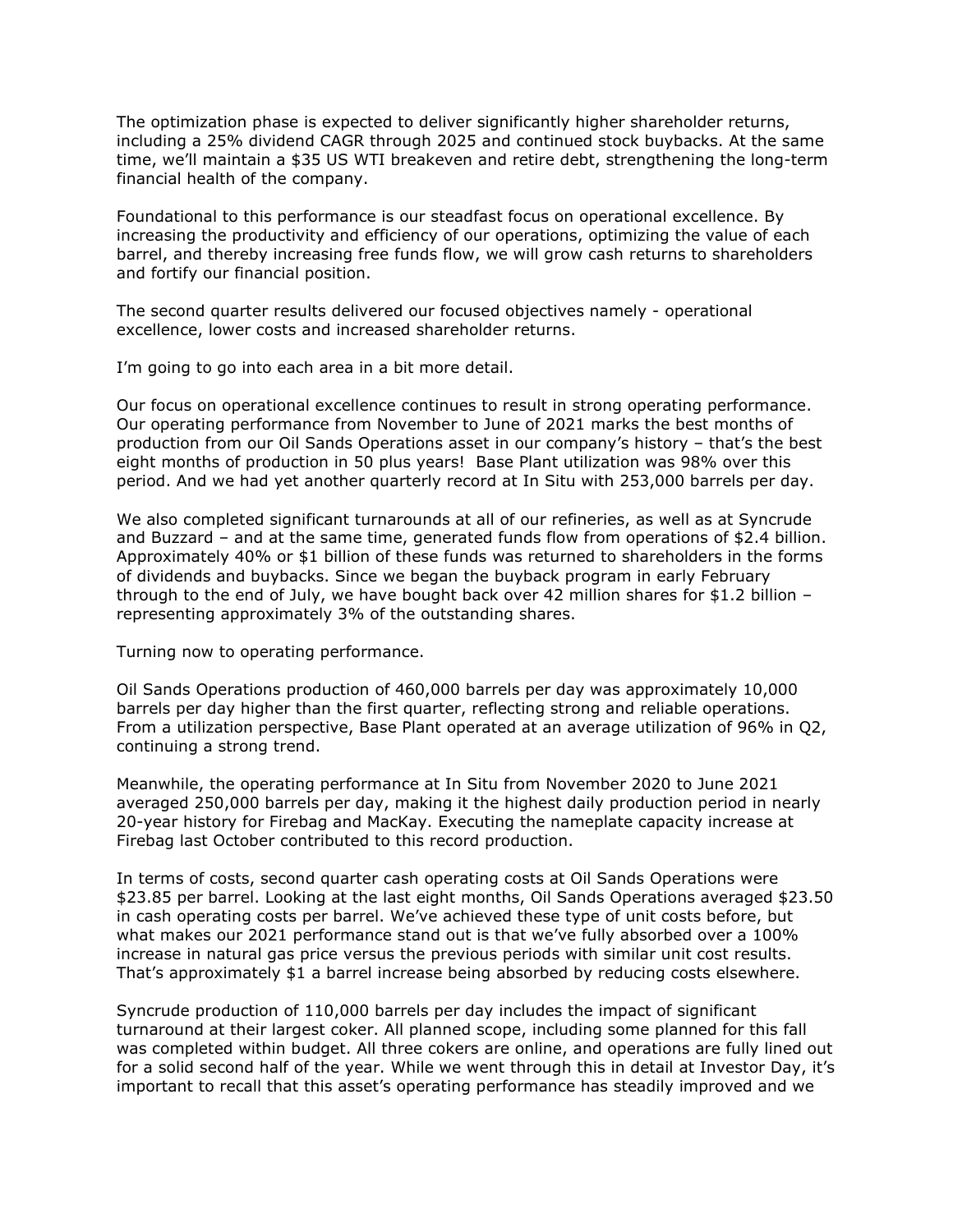have a clear line of sight into synergies and reliability to achieve sustainable \$30 per barrel cash operating cost.

 At Fort Hills, production of approximately 45,000 barrels per day reflects the updated mine plan that we discussed on the first quarter call – specifically, building ore inventory for ramp up towards a two-train operation. By the end of the quarter, the ore inventory build was slightly behind schedule, with access to additional contractor equipment and labor taking more time to ramp up than expected. We now have most of the additional contract resources in the mine and we expect that we'll be fully ramped up by the end of August.

 Subsequent to the quarter, we realized that we would need to change the slope of the south mind face, to maintain slope integrity. As this part of the mine will form a critical permanent pillar between Fort Hills and the Syncrude Aurora mines. This will delay our ramp up at Fort Hills to two-trains until the end of 2021. As the south mine face contained approximately 60% of our ore inventory that we thought was available. So, to access this ore we'll need to mine more overburden, which is just going to take some additional time. Obviously given the mine is very early in its life our flexibility to ramp up earlier is limited.

 As a result, Fort Hills plans to continue on one-train at the current production level for the remainder of the year, with a transition to both primary extraction trains beginning late 2021 to enable full production in early 2022. 2021 annual guidance for Fort Hills production and cash operating costs have been updated to reflect these changes. There's no change to our long-term view on costs as discussed at our May 26 Investor Day – namely, we expect costs to continue to improve every year towards a cash cost target of \$20/bbl by 2024.

 In our E&P operations, generally volumes were consistent with the first quarter other than Buzzard, which fully executed its turnaround in the second quarter.

 With our Downstream segment, throughput of 325,000 barrels per day included planned turnaround activities across all our refineries. This was an opportune time for this activity as "stay in place" orders continued in Canada throughout the quarter and broader North American refinery complex faced a continued challenged macro environment. As we discussed previously, we built refined product inventories to support the planned turnarounds. With turnarounds complete and demand increasing across Canada as COVID restrictions are lifted, we are confident about our Downstream's strength and positioning for the second half of the year.

 We expect the U2 turnaround at Base Plant to begin in early August having a production impact of approximately 125,000 barrels per day in the third quarter. We anticipate partially offsetting the impact of the turnaround via increased bitumen sales to market. Our decision to swiftly respond and stagger maintenance activities when COVID cases surged in the region, specifically pushing the U2 turnaround from Q2 to Q3, enabled us to complete the planned scope at the Syncrude turnaround and ensure safe and reliable operations across the assets. This was the right approach, considering the strong operational performance at Base Plant and no material change to the scope or cost of the planned turnaround. We have completed one of the most significant maintenance schedules in our history during this quarter. While this has had an impact on production and costs at Syncrude and refineries in the quarter, we're now running at full rates and sets the stage for strong results in the second half of 2021 and into 2022.

 In closing, I wanted to emphasize that our business model and philosophy, regardless of short-term volatility, will remain laser-focused on operational excellence, capital discipline,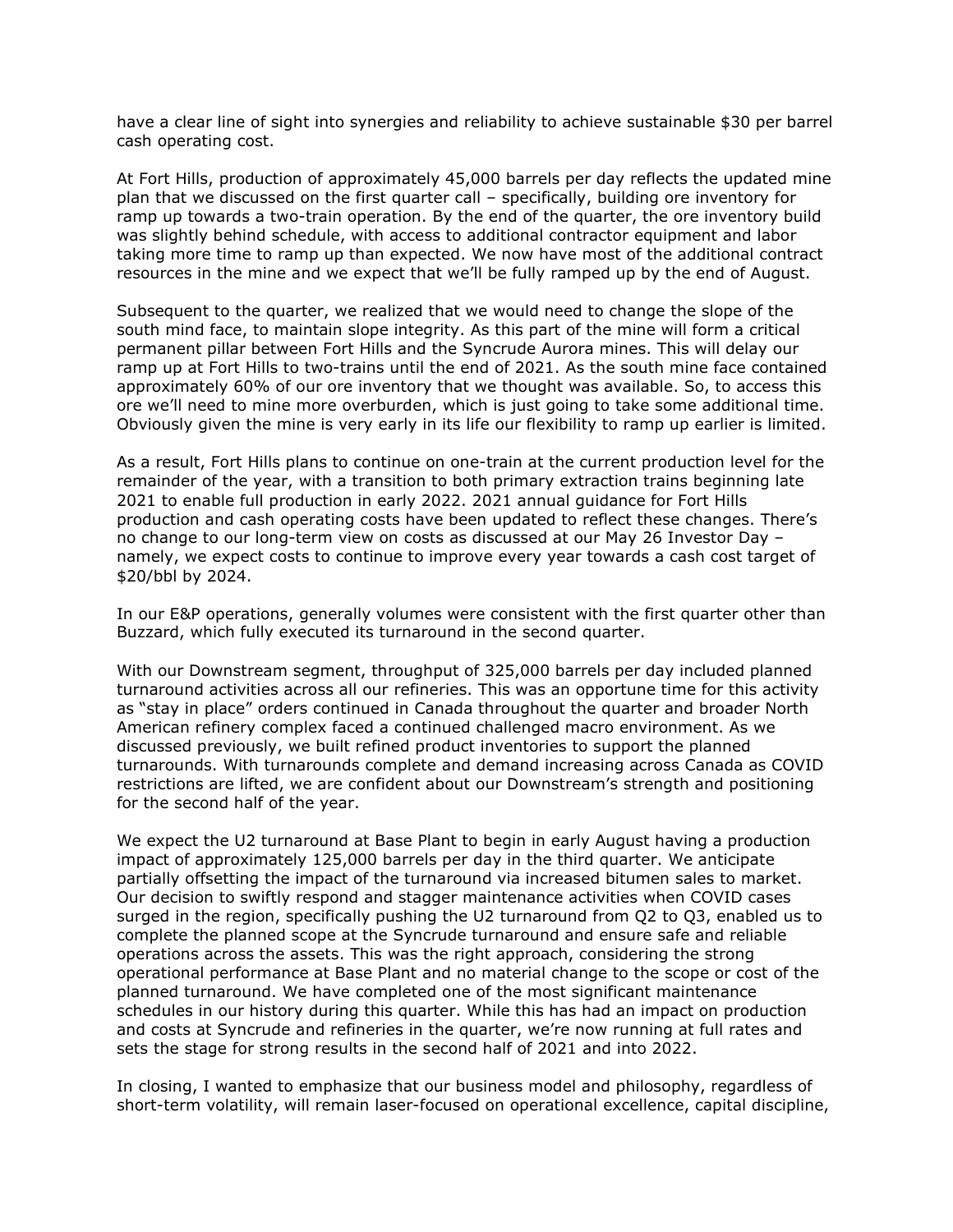long-term shareholder value creation, and returning that value to shareholders, while fortifying our balance sheet by continuing debt reduction.

Alister, I'll now hand it over to you for the financial highlights.

## Alister Cowan  *Chief Financial Officer, Suncor Energy Inc.*  **Financial Highlights**

Thanks, Mark, and good morning, everyone.

 For the second quarter, we returned approximately \$1 billion to shareholders in the form of \$315 million in dividends and \$650 million in share repurchases. During the quarter, our buyback amounts to approximately 23 million shares at an average price of \$28 per share. In addition, we have received approval from the Toronto stock exchange to increase our share buyback program from 44 million shares, or approximately 3% of Suncor's issued and outstanding common shares to 76 million shares, or approximately 5%.

 In the second quarter, as Mark highlighted, Suncor generated \$2.4 billion of funds from operations.

operations.<br>The business environment continued to strengthen in the quarter with WTI increasing \$8 per barrel or 14%. This flowed through to realizations, with the average price of Oil Sands crude basket increasing by \$10 per barrel or approximately 16% versus Q1, despite a strengthening Canadian dollar averaging 81 cents during the quarter. This translated into approximately \$300 million of additional upstream Oil Sands funds flow when compared to the first quarter results – even though production was 75,000 barrels per day lower due to the planned maintenance. Our Q2 financial results reflects our solid cost and reliability performance and demonstrates our leverage to increasing oil prices.

 The E&P segment generated \$410 million of funds from operations with price realizations of nearly \$82 Canadian per barrel, delivering approximately \$350 million of free funds flow net of capital expenditures.

 And finally, Downstream recorded approximately \$600 million of funds from operations with 70% utilization which reflected the significant turnaround activity across the refineries and the continued lower consumer demand. The profitability in the second quarter reflects the lower demand due to COVID restrictions which were maintained throughout the quarter in Canada, and also the reduced volumes due to the planned turnaround activities. However, as Mark noted, we were able to partially offset some of the maintenance impacts by executing on our inventory build strategy we outlined on our previous quarterly call.

 Gasoline demand has steadily been improving in Canada with Q1 at 20%, Q2 at 15% and gasoline demand in July at 5% below 2019 levels. Diesel demand has recovered, while current jet demand still remains 50% below 2019 levels, however it is important to remember that less than 5% of our refined product volume is jet fuel. This improving demand trend paired with our strong utilization expected in the second half of the year, gives us confidence in the operational and financial performance of our Downstream business going forward.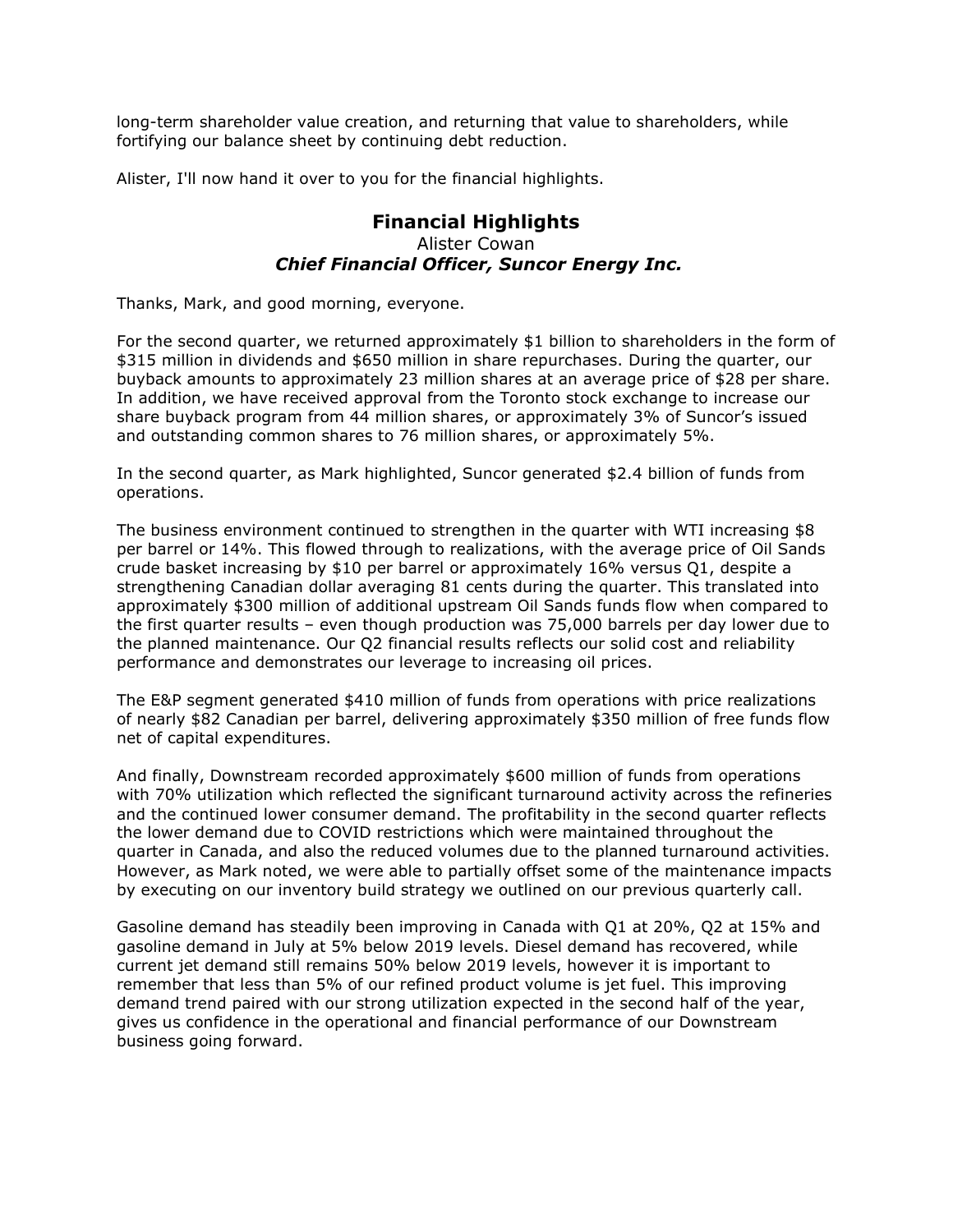As we expected, our debt reduction in the quarter was smaller than Q1. We are managing our debt reduction and share buyback strategy on an annual basis and remain on track to our two-third debt reduction and one-third buyback strategy, that we outlined in Investor Day.

 Apart from Fort Hills which Mark discussed, the only guidance changes relate to updating the business environment. Strip commodity prices have increased since Q1 resulting in higher forecast profitability and cash flow – and as a result we've updated the cash tax range for 2021.

Lastly, I'd like to note a couple of items for the second half of the year:

 We expect to close the Golden Eagle sale in September. The production will continue to be reflected as part of Suncor's volumes until the sale closing, at which point it will be purchase price adjusted. There's no change in our full year volumes guidance either, specifically for E&P or overall, for Suncor.

 Secondly, we expect the tax refund for the 2020 tax year in the fourth quarter which will reduce our working capital.

 Total cash proceeds of approximately \$1 billion from these two items will be used for debt reduction, in the second half of the year.

 Before I close, I'd like to note that we have updated disclosure related to our Rackforward business in our Operating Summaries supporting the financial statements and also in our Supplementary IR deck. We hope you'll find this additional disclosure useful, as it does add some more transparency on a significant part of our integrated model.

And with that, I'll pass it back to Trevor.

 **Trevor Bell:** Thank you, Mark and Alister. I'll now turn the call back to our operator to take some questions.

#### **Q&A**

**Q&A**<br>**Operator:** (Operator instructions). Your first question comes from the line of Greg Pardy from RBC Capital Markets, you may ask your question.

 **Greg Pardy (RBC Capital Markets):** Thanks, good morning. Mark, I was wondering if we could come back to Fort Hills. Does the timeline in terms of ramp up just in the first quarter present any issues, and maybe could you talk as well just around when it became evident around the instability, just in the slope you mentioned earlier.

 **Mark Little:** Yeah, Greg, thanks for your question. So, let me just step back for a minute on this, because the focus is on getting Fort Hills fully ramped up to two-trains. And yes, that's been delayed until the end of 2021. So, we're not expecting any impact in 2022 production. And so, we found out about this in July as we got later in the month, associated with it. And this is really around focusing to ensure that the slope has stability. And because as I mentioned, this is a critical pillar between the south end of the Fort Hills lease and the north end of the Syncrude Aurora lease. And because that mine face has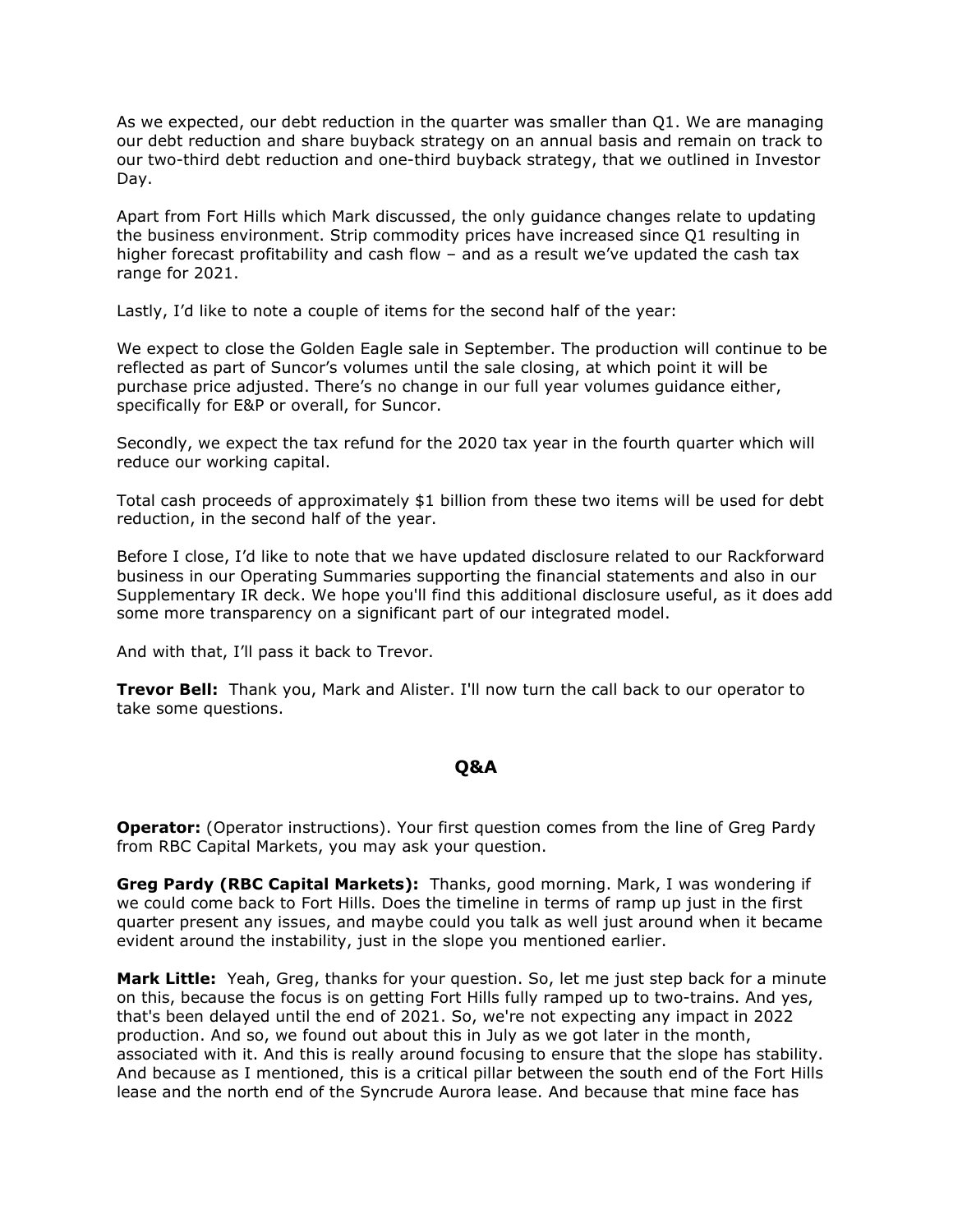about 60% of what we thought was the available ore and it's not going to be available until we clear more of the overburden associated with it. So, this is just a time issue. We don't think it has any fundamental impacts beyond just delaying the ramp up of Fort Hills to add that incremental production to what you're seeing in our results now. So that's kind of where we're at. And this south mine face, after we've mined it, it's just so critical that we don't want it moving and becoming unstable. In a lot of places, it's not nearly as relevant but this is a very critical piece of infrastructure going forward.

 **Greg Pardy:** Ok, terrific. And I'm going to switch gears entirely here just to come back, I mean, you're a part of the quintet on the oil sands pathways net zero back in early June, you guys announced that. What are the milestones we should be looking for in terms of progression and so forth?

 **Mark Little:** Well, it's interesting, Greg, if you just step back. Essentially, this is about taking the whole oil sand industry to net zero by 2050. I view this as an unprecedented collaboration between the oil sands producers. It represents 90% of the operators today. So, I fully expect that we will have the remaining operators join this journey as we go forward. There's one very significant foundational set of infrastructures that we see is critical for this. And it's around building the carbon capture and sequestration capability for the industry. We think this is about 50% of the industry solution as we go forward as we think to the future, and so it's really important. By working together, we realize we can drop the cost of this significantly, because we can all use a lot of common infrastructure and we can go faster, and we can do it cheaper. All of which I think is super important in this journey going forward.

 So, if you look on the -- there's a web site now the oil sands pathways to net zero by 2050. And if you look on that web site, you'll see the map of the carbon sequestration system and such. So, you're going to see that that's going to be a common piece associated with it. Other parts are independent. So, if you look at it, there's a whole strategy there. Some of its around carbon sequestration, some of its around fuel switching like our Cogen up north, some of it's switching to things like clean hydrogen, like our announcement that we made in Edmonton. So, some of this you'll see through the company window, but the big foundational project is what's being worked on. But we also have things like sharing solvent infrastructure, clean hydrogen infrastructure, those sorts of things.

 So, if you watch that web site, you'll start to see more and more details come out. And we've just come out with some of the details around the carbon sequestration system. We're in the 90-day consultation period with the feds and we're working to sort out the details around the investment tax credits associated with it. So, we're making good progress and we've been very happy with the cooperation between the province and the federal government.

**Greg Pardy**: Thanks a lot Mark.

**Mark Little:** Thanks Greg.

 **Operator:** Your next question comes from the line of Neil Mehta from Goldman Sachs. You may ask your question.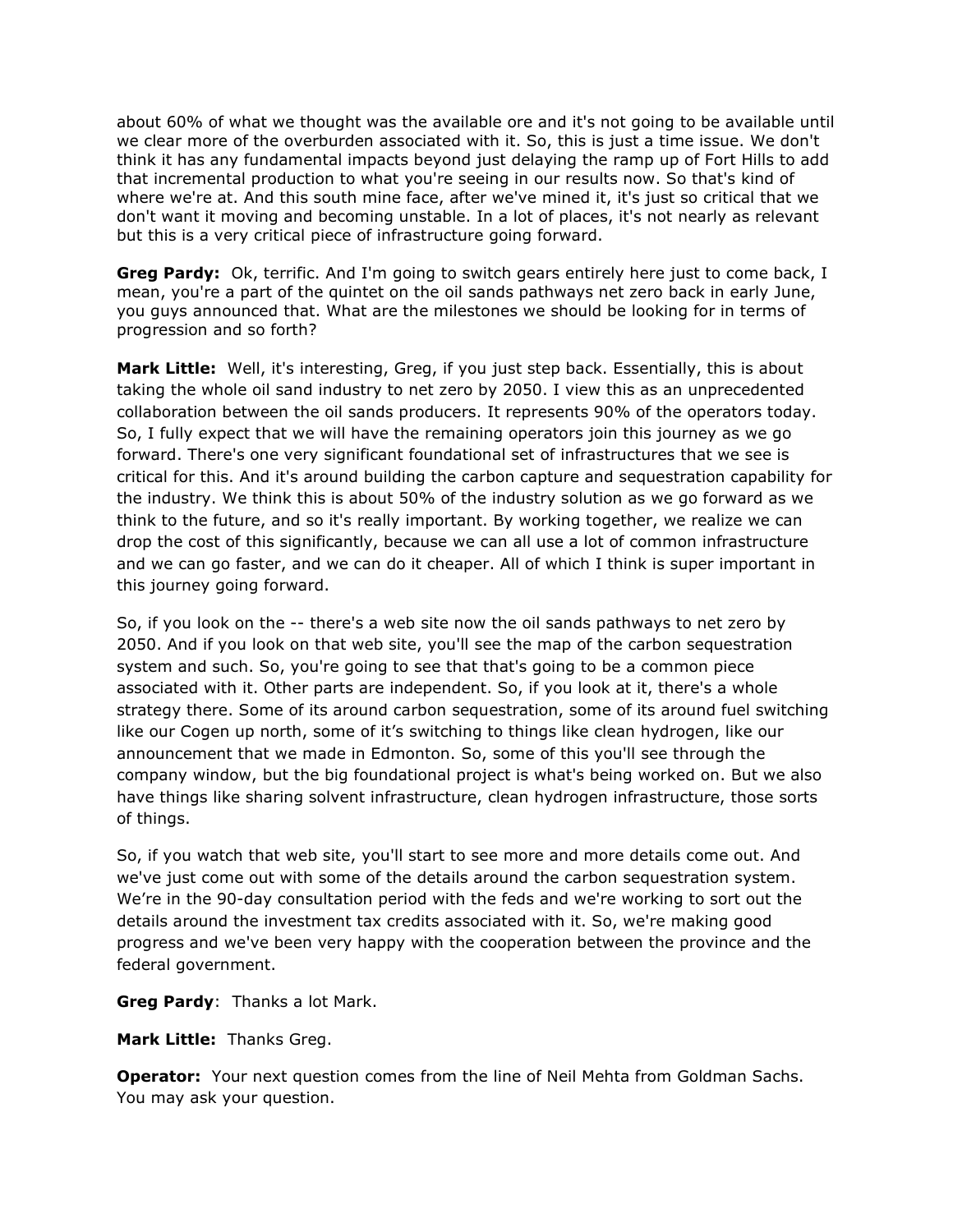**Neil Mehta (Goldman Sachs):** Good morning Mark, Alister – good morning team. The first question is around how Fort Hills facts into the production guide. You did maintain the 740,000 to 780,000 consolidated upstream number. Is it fair to say that you guys are targeting based on what you know right now, the low end of the guidance range?

 **Mark Little:** Yeah, I think that's probably fair, Neil. The assets have performed very well as I went through in my prepared remarks. You're seeing the oil sands year-to-date, it's in the high 90s utilization. Syncrude has a proven strong record post turnaround that we've just gone through that coming into their turnaround in the second quarter. So, with the completion of that work, we're expecting that the assets will perform very well. So, we're maintaining the corporate guidance associated with it, but we're not at the top end of guidance, but we're comfortable with the total guidance range.

 **Neil Mehta:** Ok, that's great. And then the follow-up is just around the buyback strategy. Obviously, the stock has lagged peers here over the last two -- the better part of the last two years. Free cash flow yield is very robust. So, it seems like you guys are going to lean into the buyback and should average to the top end of that 5% limit. Just talk about your buyback strategy and how you take advantage of the valuation?

 **Alister Cowan:** Yeah Neil, I'll take that one. I mean, if you look at where we're headed, we obviously got 3% already executed. We've got approval to go to 5%. We will be executing on that provided obviously, commodity prices remain at current level. So, you'd expect to see that the top end of that range through to February of next year and the buyback period. Really the strategy is, one of a ratable buybacks through the period, which is why you saw \$600 million in the quarter. We continue to execute it that way, obviously, within the remainder of the buyback.

#### **Neil Mehta:** Thanks guys.

 **Operator:** Your next question comes from the line of Phil Gresh from JPMorgan. Your line is open, you may ask your question.

 **Phil Gresh (JPMorgan):** Hi, yes, good morning. I wanted to follow-up on Fort Hills. One of your partners on the project was referencing some issues with groundwater. And so, I just want to understand the technicals of this a little bit better. You're talking about slope stability. So, I just want to make sure I fully understand why this would be a one-time issue as opposed to a recurring issue?

 **Mark Little:** It's interesting, Phil. On the south mine face, it's just the south mine face, right? Like this is the one that we're building the corridor between the two mines. So, the integrity of that mine face is important. Anytime you're building a dam structure it's super important that it have integrity and can be managed accordingly. Water management in oil sands is a very common issue and whether it's from rain events. But anytime you have soft rock mining, we are getting some egress of water from ground sources and such into the mine. So, we have procedures to be able to manage it.

 Some events are more challenging than others associated with it. But this is common across, I would say, almost all of the mines, if not all the mines in oil sands, associated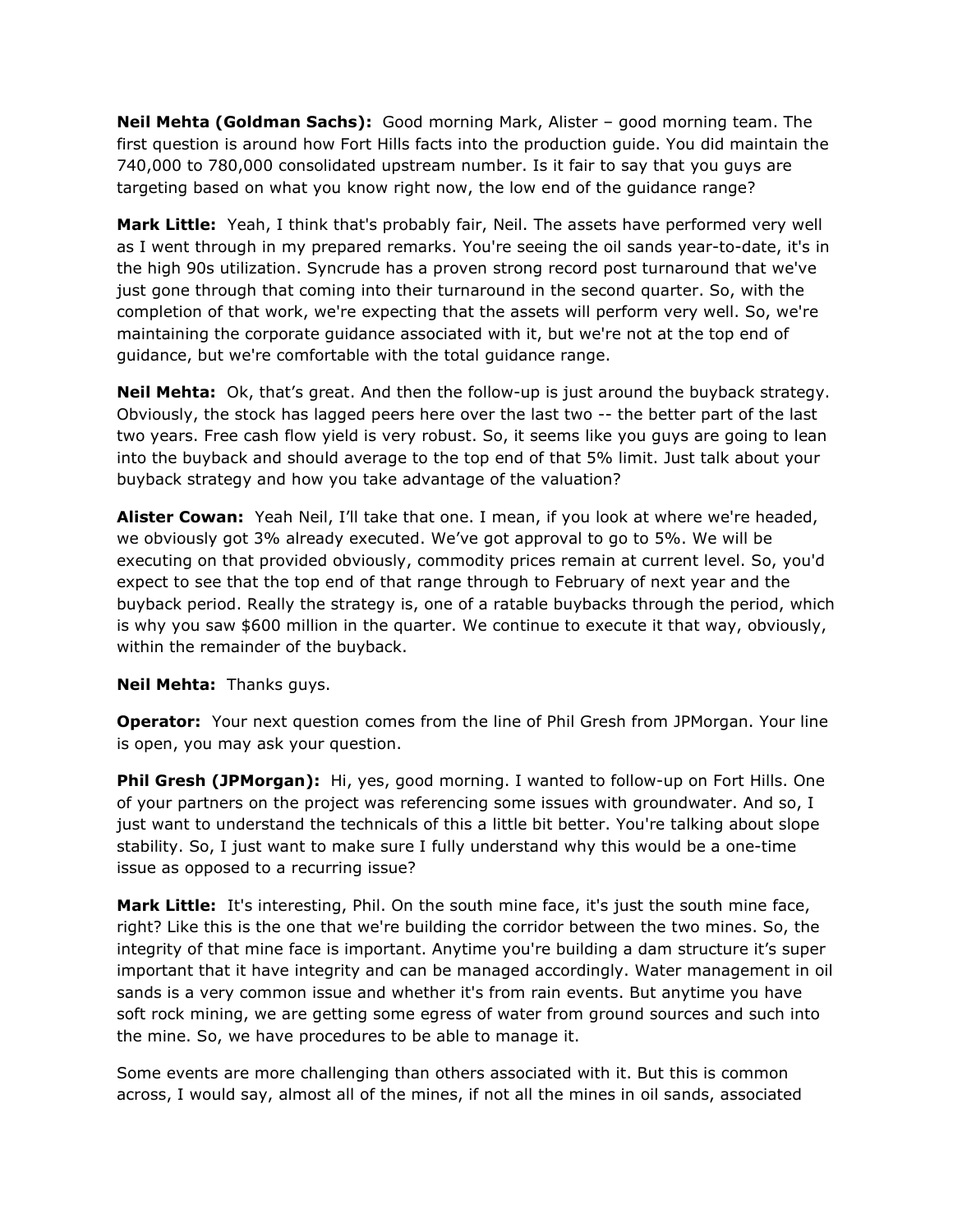with it. So, this is following protocol. We don't expect this to be a fundamental issue any more than what we've seen. And in fact, as we go north and head into center pit and stuff, we expect the vast majority of this to diminish associated with it. So yes, I mean, it needs to be managed and that's what we've done, and we have the procedures in place and we're executing according to those procedures. So yes, is water an issue. Yes, it always is. And we manage it accordingly.

**Phil Gresh:** Ok, thank you for that. My follow-up question is just on OpEx. Obviously, acknowledging the strong performance for oil sands overall. The total company OpEx run rate is tracking a little bit over 10.8 billion. You mentioned, the natural gas headwinds, which I think everybody's dealing with obviously. But are you still confident in the 10.6 billion guidance you laid out for the year that you gave at the Analyst Day, given where the run rate looks and seasonality and other considerations?

 **Alister Cowan:** Yeah, I'll take that one Phil. I mean if you look at our year-to-date numbers, there's about \$250 million in there of one time – what we consider one-time items related to restructuring, remember the big severance restructuring provision we took in Q1 to do with our workforce reduction. There's been some additional costs in the first half of the year related to some of the COVID restrictions, they're obviously easing, and we expect those to be significantly less in the second half of the year. So, we are confident about that trend for the second half of the year to be able to achieve that run rate or the numbers that we disclosed in the Investor Day. And then obviously, as you move forward into '22, '23, '24, a continuing trend downwards as we execute on our \$2 billion of additional cash flow improvement plan. The other thing I would say on the gas side, which you correctly said, everybody will face, is that we get a benefit on the other side of that through our power revenue, which is obviously tied to gas prices in Alberta. So, we are -- is not captured in our OS&G, it's included in our revenue line.

 **Phil Gresh:** And just to confirm, the 10.6 billion guide just out of the one-time factors that you're talking about?

 **Alister Cowan:** Yes, Phil, we excluded those. We focus more on the run rate rather than including one-time restructuring items in there.

**Phil Gresh:** Ok, thank you very much.

 **Operator:** And your next question comes from the line of Manav Gupta from Credit Suisse. You may ask your question.

 **Manav Gupta (Credit Suisse):** Hey guys. My question is a little bit of a follow-up on Neil Mehta's question. But, looking at the quarter, I think you guys have given a guidance that 66% of the discretionary cash that's post dividend cash goes to debt reduction and 33% goes to buyback. And when we look at this quarter, there's about 750 million of discretionary cash and 640 million went to buybacks and 100 million to debt reduction. So I'm just wondering if there's a change a little bit in strategy there or you basically expect a billion in kickbacks and Golden Eagle sale to come next quarter, so this was just a one off quarter and there is no change to strategy?